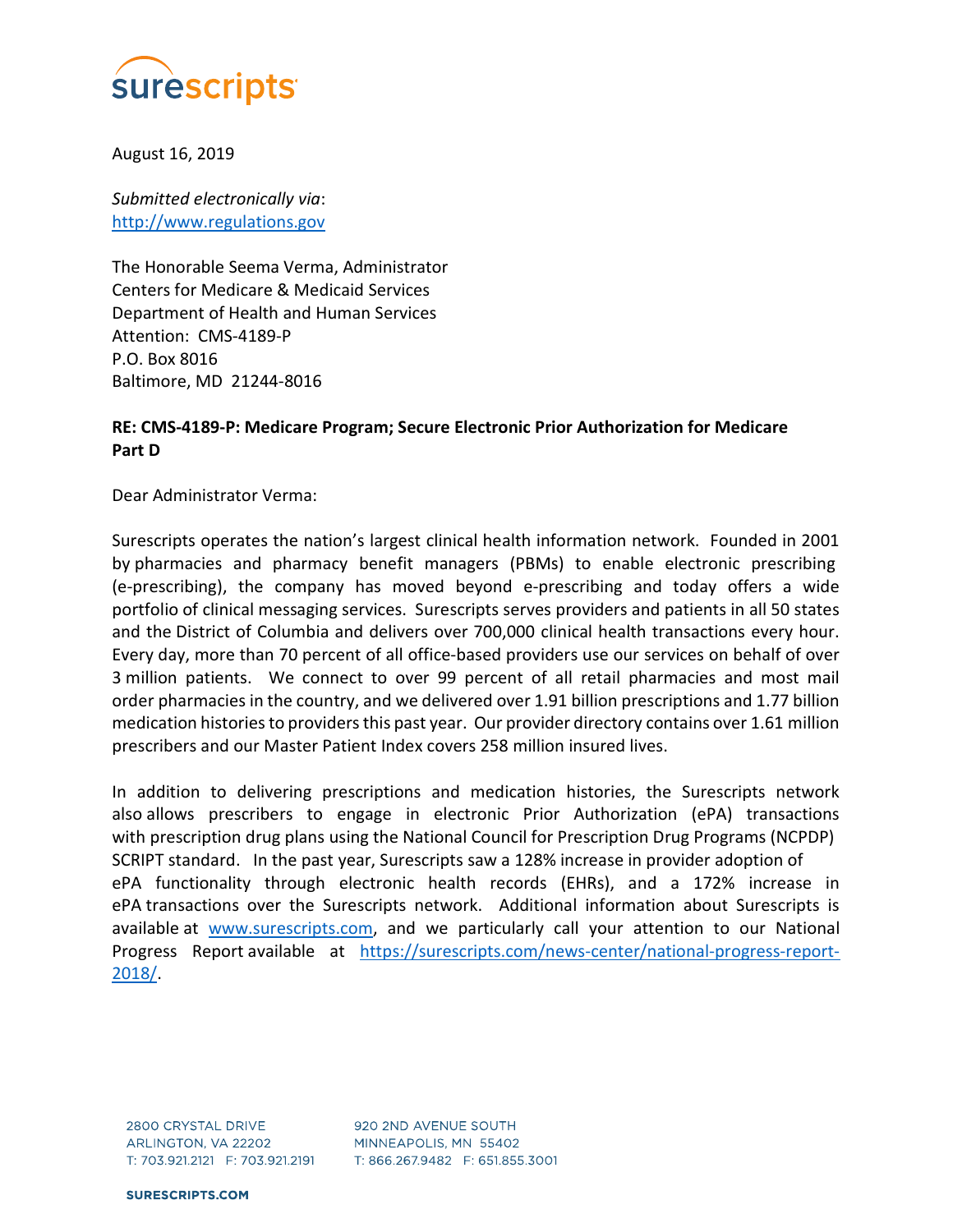The Honorable Seema Verma August 16, 2019 Page 2 of 5

 $\overline{a}$ 

Surescripts very much appreciates the opportunity to comment on the Centers for Medicare & Medicaid Services (CMS) proposal to require Part D plan sponsors to support version 2017071 of the NCPDP SCRIPT standard for ePA transactions, and require prescribers to use NCPDP SCRIPT version 2017071 when performing ePA transactions for Part D-covered drugs starting on January 1, 2021 (Proposed Rule).<sup>1</sup> Surescripts applauds CMS's proposed adoption of NCPDP SCRIPT Standard Version 2017071 for ePA transactions for Part D-covered drugs. This proposal recognizes that prescribers and prescription drug plans that engage in ePA transactions have already voluntarily adopted NCPDP SCRIPT as their standard of choice. The industry has been using NCPDP SCRIPT for ePA since 2012, when CVS Caremark, Surescripts and other industry stakeholders launched a pilot process to demonstrate that ePA with the SCRIPT standard was a viable solution. Surescripts has assisted industry stakeholders to engage in ePA transactions using NCPDP SCRIPT for ePA since 2015. Currently, over 77% of prescribers in the United States are served by EHRs that have contracted with Surescripts or its leading competitor to send ePA transactions to prescription drug plans over an ePA network using NCPDP SCRIPT, and over 96% of patients in the United States receive prescription drug benefits from a prescription drug plan that is capable of responding to ePA transactions using NCPDP SCRIPT.

Surescripts believes that CMS's proposal to require prescribers to use NCPDP SCRIPT when engaging in ePA transactions with Part D prescription drug plans, if adopted, would help to further expand the number of EHRs that offer ePA, and increase prescriber use of this valuable functionality. Currently, prescribers that do not engage in ePA transactions (e.g., because their EHR vendor does not offer ePA functionality) must instead fill out lengthy forms by hand and fax them, along with paper records of medical documentation in some cases, to their patients' prescription drug plans. The unnecessary man-hours required by the paper prior authorization process diverts providers and their staff from treating patients and lengthens the amount of time patients must wait to be approved for needed medications. Increased use of ePA transactions would help to cut down on this unnecessary provider burden, and improve the patient experience.

<sup>&</sup>lt;sup>1</sup> While we know that the January 1, 2021 deadline to adopt technical standards for ePA is mandated by statute, we implore CMS to clarify in the final rule that Part D prescription drug plans may accept and respond to ePA transactions from prescribers using NCPDP SCRIPT version 2017071 prior to January 1, 2021. This guidance is necessary to ensure a safe and effective transition (for those who have not yet adopted NCPDP SCRIPT for ePA transactions), and to reflect the reality that many prescription drug plans are already engaging in ePA transactions using NCPDP SCRIPT. We note that when CMS finalized the transition from NCPDP SCRIPT version 10.6 to version 2017071 on April 16, 2018 (CMS-4182-F), CMS required a hard cutover on January 1, 2020 to upgrade to the new standard. Recognizing that a one-day "transition" is infeasible, CMS subsequently issued guidance on May 9, 2018 supportive of thorough software testing; and we are hopeful that CMS and ONC will jointly provide more specific guidance given continued uncertainty around the transition. We ask that CMS make clear in the final rule preamble guidance that Part D plans may engage in ePA transactions prior to January 1, 2021 using actual prescription data in order to ensure a safe and effective transition to required use of the SCRIPT standard.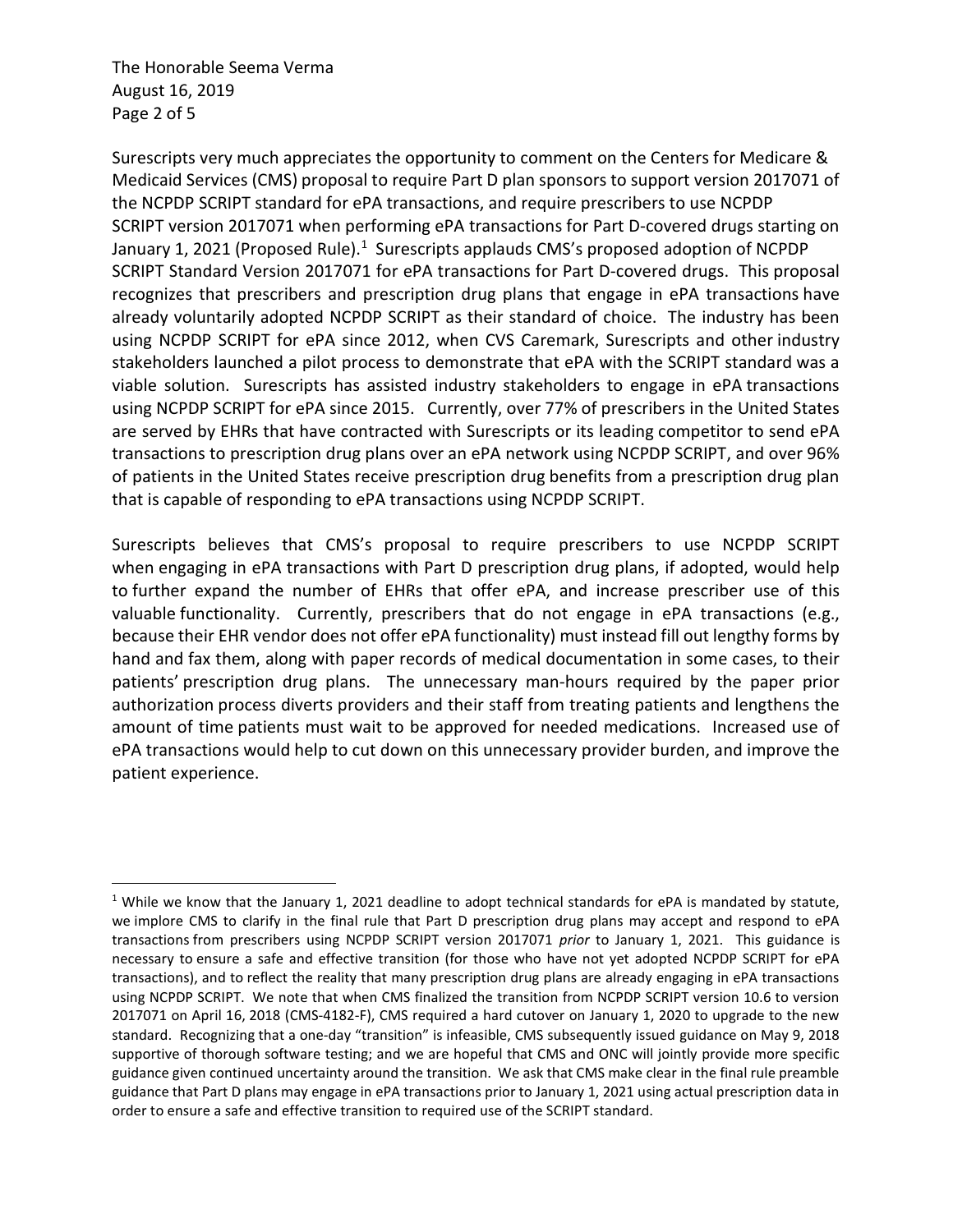The Honorable Seema Verma August 16, 2019 Page 3 of 5

 $\overline{a}$ 

Surescripts is puzzled and concerned, however, with CMS's preamble guidance to the Proposed Rule suggesting that non-Part D prescription drug plans are prohibited from engaging in EPA transactions using NCPDP SCRIPT because the use is not permitted by the HIPAA Transactions Rule. This guidance jeopardizes a prior assumption of many prescription drug plans and prescribers that they could engage in ePA transactions using the NCPDP SCRIPT standard because HIPAA did not regulate such transactions. The guidance could have the effect of decreasing rather than increasing the use of electronic prior authorization transactions. This is surely not what Congress intended when it passed the bipartisan SUPPORT for Patients and Communities Act, which directed the Secretary of HHS to mandate Part D prescription drug plans to engage in ePA using the NCPDP SCRIPT standard. This provision, and the entire legislation for that matter, was enacted to combat the nation's opioid addiction crisis and is intended to prevent substance use disorder and facilitate opioid recovery and treatment. Leveraging the best technology available is an effective weapon in fighting the opioid epidemic. CMS should not take steps that unnecessarily limit the use of electronic prior authorization for those in non-Part D plans.

Under HIPAA (45 C.F.R. § 162.923), covered entities conducting a covered transaction with another covered entity must "conduct the transaction as a standard transaction." Under 45 C.F.R. § 162.1201, HIPAA defines the "referral certification and authorization transaction" as "a request from a health care provider to a health plan for the review of health care to obtain an authorization for the health care." (emphasis added) Under this transaction, HIPAA requires the use of ASC X12 278 for "dental, professional, and institutional request for review and response". Extensive due diligence by the industry has shown that the ASC X12 278 standard is not sufficient for ePA workflows for prescription drugs. NCPDP began standards development work to create the NCPDP SCRIPT ePA transactions as a result of an ePA pilot conducted in 2006 that evaluated the efficacy of the ASC X12 278 and ASC X12 275 transactions for ePA. The pilot found that ASC X12 transactions were sub-optimal for the support of ePA for medications, and did not offer improvements in administrative efficiency. It is clear from studies and research that the ASC X12 prior authorization transactions named under HIPAA are for *medical benefits* and are not effective for the exchange of information related to prior authorizations of products covered under a pharmacy benefit. WEDI, which has statutory standing under HIPAA to advise the Secretary of HHS on matters related to the use of electronic transactions in health care, stated the following in a white paper produced earlier this year on the prior authorization process: $2$ 

"Electronic prior authorization (ePA) transactions for drugs covered under the pharmacy benefit have been developed as part of National Council for Prescription Drug Programs' (NCPDP's) SCRIPT e-prescribing standard. The NCPDP ePA transactions have achieved significant penetration in the marketplace and have had a meaningful effect on administrative burden placed upon providers by medical

<sup>&</sup>lt;sup>2</sup> WEDI Prior Authorization Council, "The WEDI Prior Authorization Council White Paper" (Feb. 5, 2019), available at https://www.wedi.org/docs/public-policy/prior-authorization-council-white-paper.pdf.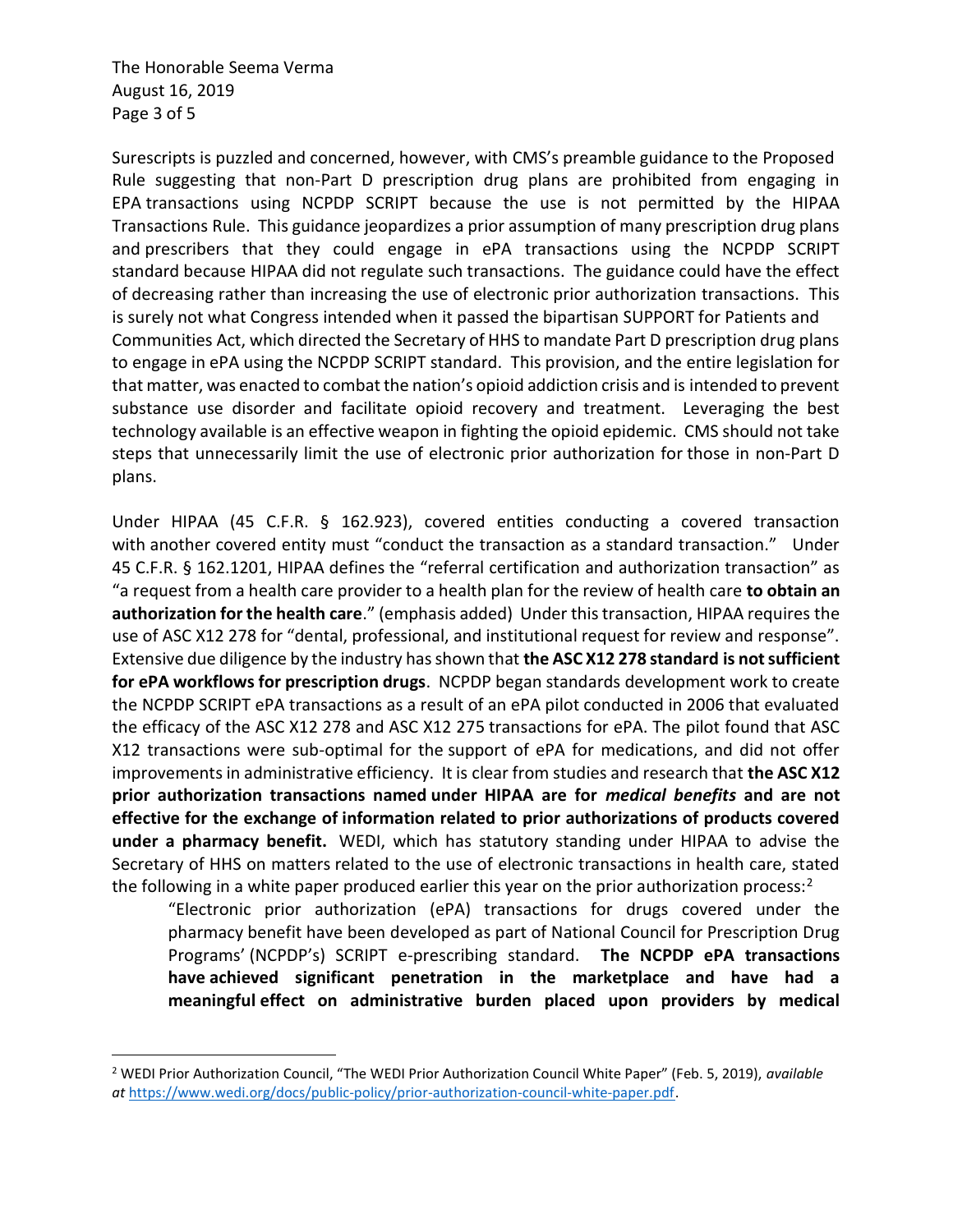$\overline{a}$ 

## policies developed to ensure the appropriate use of pharmaceutical therapies." (emphasis added)

WEDI's endorsement of NCPDP SCRIPT for ePA, and WEDI's recognition of NCPDP SCRIPT's significant penetration in the industry should give CMS pause, as the guidance in the Proposed Rule would have the effect of reversing the current adoption of the recommended ePA transaction standard outside of Part-D covered prescriptions. The guidance, if finalized by CMS, would also create significant burdens for prescribers and EHR vendors, as they would need to adopt and use two *different* standards depending on whether or not the patient has a Part D prescription drug plan. In the Proposed Rule, CMS notes that EHR vendors would need "approximately 200 developing hours and 800 programming hours to enable the EHRs to utilize two [different] standards" for ePA transactions. Such development time would be wasteful and burdensome to health care providers, who would shoulder much of this cost to implement unnecessary functionality. As the WEDI Prior Authorization Council notes in its recent white paper on electronic prior authorization, only 12% of the industry has currently adopted the ASC X12 standard for any prior authorization transactions (for medical services or prescription drugs). The limited adoption of ASC X12 pales in comparison to the current 77% adoption of NCPDP SCRIPT for ePA transactions, and demonstrates a clear industry preference for NCPDP SCRIPT. The suggested use of two different standards for ePA described by CMS in the Proposed Rule would also be confusing for prescribers and their staffs to implement, and would be contrary to the goal of administrative simplification.<sup>3</sup>

Inclusion of this guidance in the Proposed Rule is perplexing, as we do not believe the Office of the Secretary of HHS, which is responsible for administering the HIPAA Transactions Rule, has ever stated in its own HIPAA rulemaking that the HIPAA Referral Certification and Authorization standards apply to ePA transactions for prescription drugs. We certainly do not believe it is appropriate for HHS to use this CMS rulemaking on the Part D program to announce such a sweeping policy decision that would affect all non-Part D prior authorization requests. We request that CMS/HHS consider either 1) issuing clarifying guidance in the final rule to indicate that HIPAA's Referral Certification and Authorization standards do not apply to electronic prior authorization transactions for prescription drugs, or 2) rescind the guidance from the Proposed Rule, and issue a separate proposed rule from the Office of the Secretary under its HIPAA rulemaking authority to name the clear industry-accepted standard, NCPDP SCRIPT, as the HIPAA standard for ePA transactions for prescription drugs. We also request that CMS specifically address the transition issue in order to ensure safe and effective movement to NCPDP SCRIPT version 2017071.

<sup>&</sup>lt;sup>3</sup> While WEDI notes in its white paper that HL7 is pursuing a FHIR-based solution for ePA, this is likely a response to the lack of ASC X12 use and NOT meant to supersede use of SCRIPT for ePA. CMS should insist on use of the SCRIPT standard and only the SCRIPT standard for ePA transactions for prescription drugs. The market has already spoken and confirmed its efficacy. Consistent implementation of the same standard will advance interoperability and spur innovation.